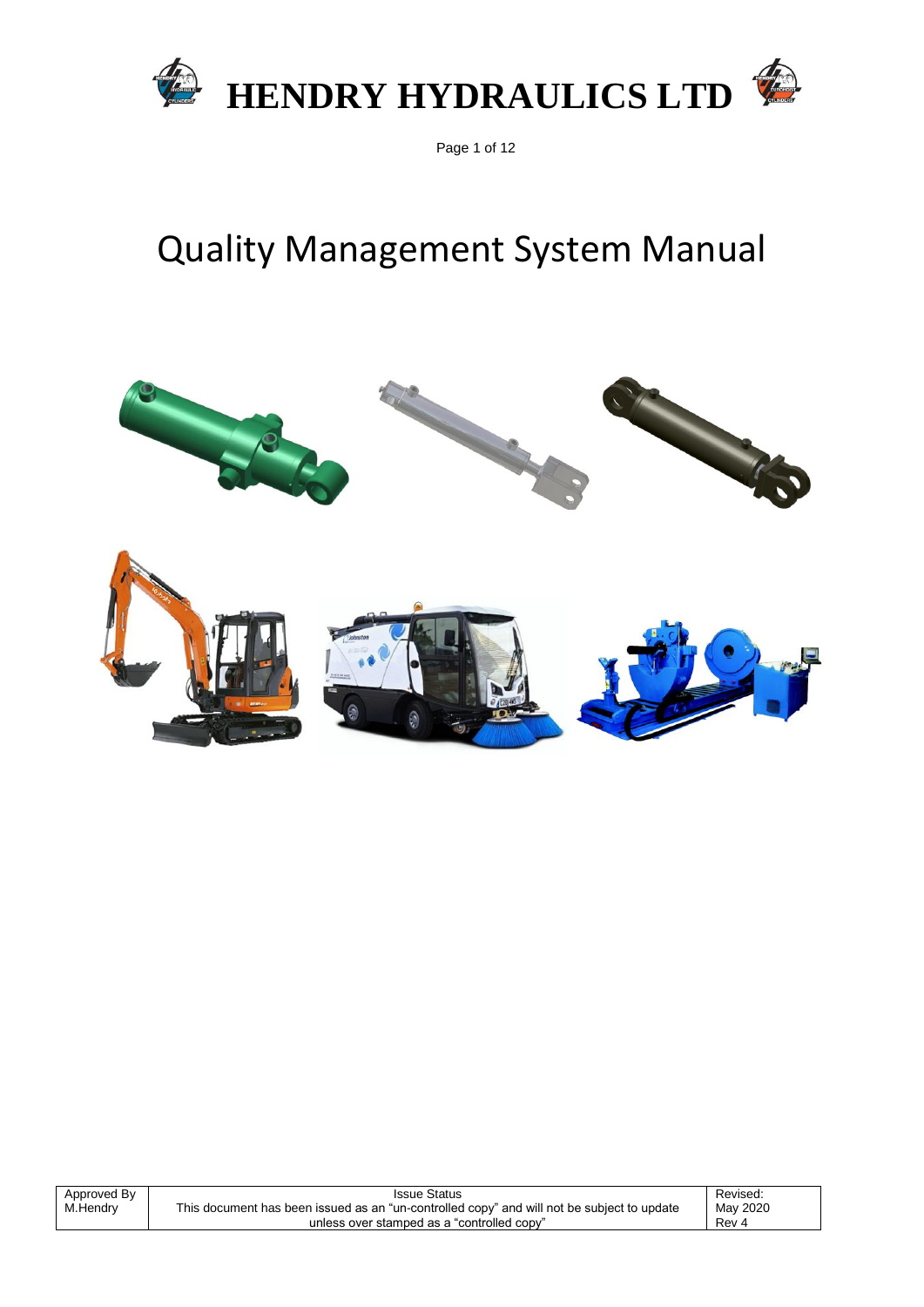

Page 2 of 12

| Revision       | <b>Amendment Details</b>                                                | Approved By | Date             |
|----------------|-------------------------------------------------------------------------|-------------|------------------|
| $\pmb{0}$      | New Quality Management System Manual to<br>comply with ISO 9001:2008    | M.Hendry    | October<br>2011  |
| $\mathbf{1}$   | Quality Management System Manual to<br>comply with ISO 9001:2015        | M.Hendry    | December<br>2017 |
| $\overline{2}$ | Revised to include updates to changes in<br>Personnel details and Roles | M.Hendry    | March<br>2019    |
| 3              | Revised to include updates to changes in<br>Personnel details and Roles | S.Bradshaw  | December<br>2019 |
| $\overline{4}$ | Revision to update Quality Policy &<br>Organisational chart             | S.Bradshaw  | May<br>2020      |
|                |                                                                         |             |                  |
|                |                                                                         |             |                  |
|                |                                                                         |             |                  |
|                |                                                                         |             |                  |
|                |                                                                         |             |                  |
|                |                                                                         |             |                  |
|                |                                                                         |             |                  |
|                |                                                                         |             |                  |
|                |                                                                         |             |                  |
|                |                                                                         |             |                  |
|                |                                                                         |             |                  |
|                |                                                                         |             |                  |
|                |                                                                         |             |                  |

| Approved By | <b>Issue Status</b>                                                                        | Revised: |
|-------------|--------------------------------------------------------------------------------------------|----------|
| M.Hendry    | This document has been issued as an "un-controlled copy" and will not be subject to update | May 2020 |
|             | unless over stamped as a "controlled copy"                                                 | Rev 4    |
|             |                                                                                            |          |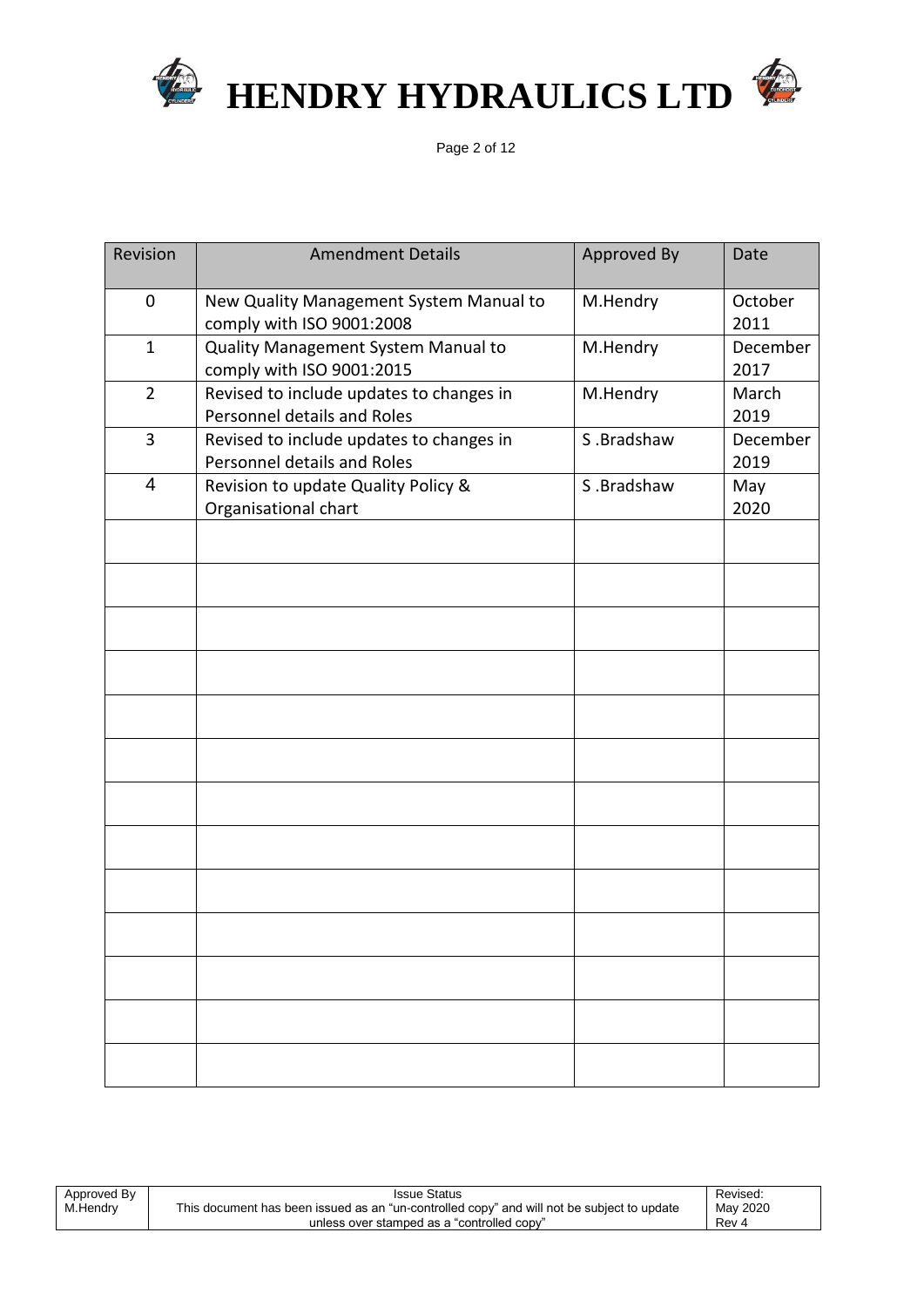

Page 3 of 12

| <b>CONTENTS</b> |                                                       |  |  |  |
|-----------------|-------------------------------------------------------|--|--|--|
| <b>SECTION</b>  | <b>HEADINGS</b>                                       |  |  |  |
| 1.0             | <b>Company Profile</b>                                |  |  |  |
| 2.0             | Scope and Exclusions of the Quality Management System |  |  |  |
| 3.0             | <b>Statement of Top Management Commitment</b>         |  |  |  |
| 4.0             | Organisational Structure and Key Responsibilities     |  |  |  |
| 5.0             | <b>Quality Policy</b>                                 |  |  |  |
| 6.0             | <b>Management System Processes</b>                    |  |  |  |
| 7.0             | <b>Management System Structure</b>                    |  |  |  |
| 8.0             | Procedures and Standard Operating Procedures          |  |  |  |
| 9.0             | <b>Resource and Facilities</b>                        |  |  |  |
| 10.0            | Measurement and Continual Improvement                 |  |  |  |

| Approved By | <b>Issue Status</b>                                                                        | Revised: |
|-------------|--------------------------------------------------------------------------------------------|----------|
| M.Hendry    | This document has been issued as an "un-controlled copy" and will not be subject to update | May 2020 |
|             | unless over stamped as a "controlled copy"                                                 | Rev 4    |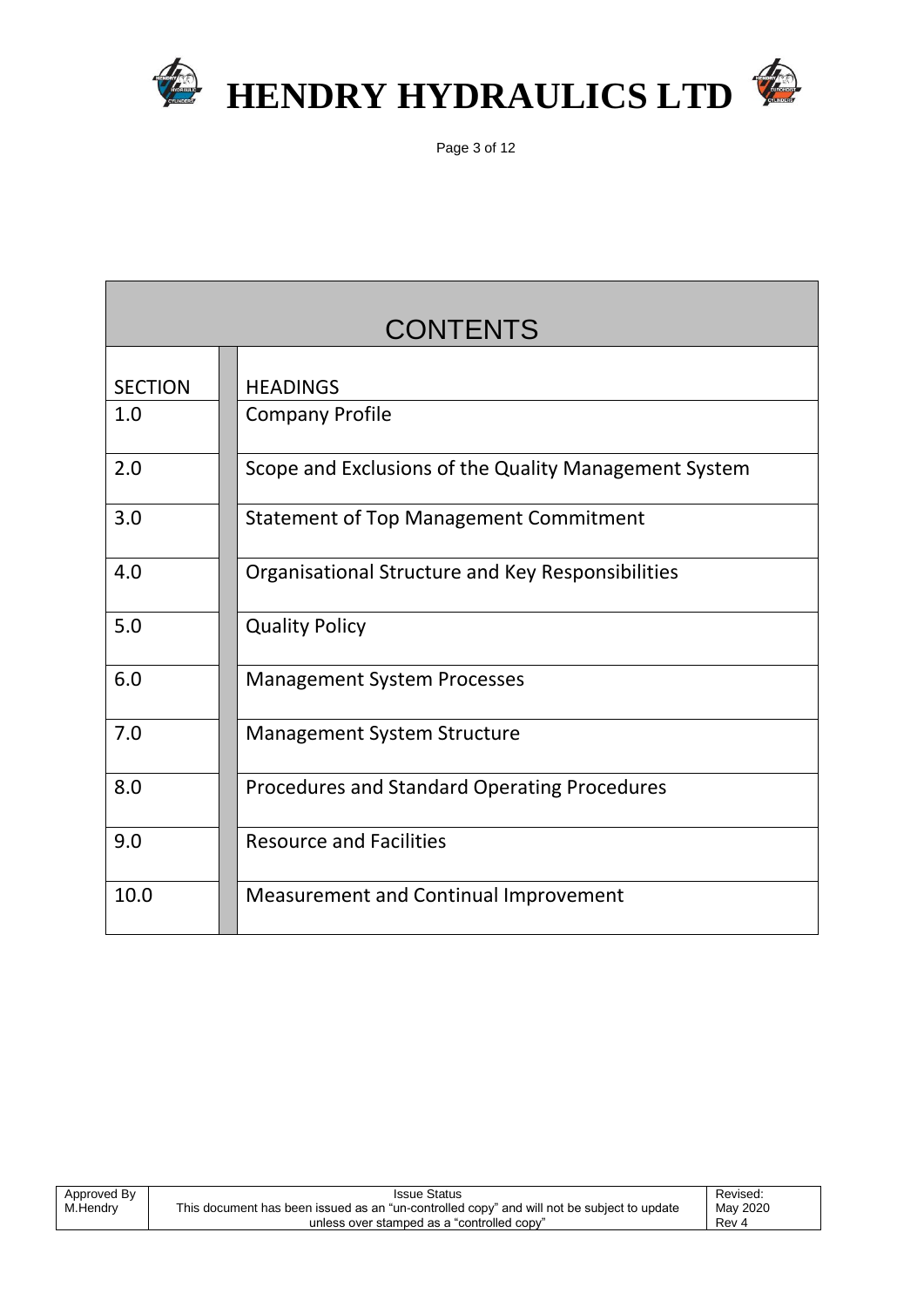

Page 4 of 12

# **1.0** Company Profile

Hendry Hydraulics Ltd have been manufacturing hydraulic cylinders since the mid 1960's. Its initial focus market was the agricultural market, however the company founder Jimmy Hendry, soon realised that the industrial market was growing strongly and so positioned the company to satisfy both market sectors.

The ability to design and manufacture its own product has been at the forefront of Hendry Hydraulics philosophy, but it also caters for the manufacture of customer designed products. A large proportion of staff at Hendry Hydraulics have been with the company for over 10 years enabling a wealth of knowledge and experience that its customers have come to rely on when developing new products, as well as continuing to supply high quality existing products. Mike Hendry's vision for the company to embrace technological advances in manufacturing, has meant that the company can now boast both state of the art robotic and CNC machining, as well as robotic welding capability. This has enabled Hendry's to offer bespoke precision Engineering of Hydraulic Cylinders to the highest possible standard, as well as keeping costs to the customer very competitive.

Hendry Hydraulics expanded its operations to include a manufacturing and assembly plant in Ashington, Northumberland in January 2004, trading as Hendry Eurohoist Cylinders. Hendry Hydraulics Ltd and Hendry Eurohoist Cylinders are committed to empowering its staff through continual training and re investment in modern technologies, in order to ensure its customers receive the highest quality product, at the most economical rate and in a timely manner.

# **2.0** Scope and Exclusions of the Quality Management System

Hendry Hydraulic Cylinders Ltd Quality Management System covers the Design, Manufacture, Assembly, Test, Painting and Repair of Hydraulic Cylinders and Associated Ancillary Equipment

| Approved By | <b>Issue Status</b>                                                                        | Revised: |
|-------------|--------------------------------------------------------------------------------------------|----------|
| M.Hendry    | This document has been issued as an "un-controlled copy" and will not be subject to update | May 2020 |
|             | unless over stamped as a "controlled copy"                                                 | Rev 4    |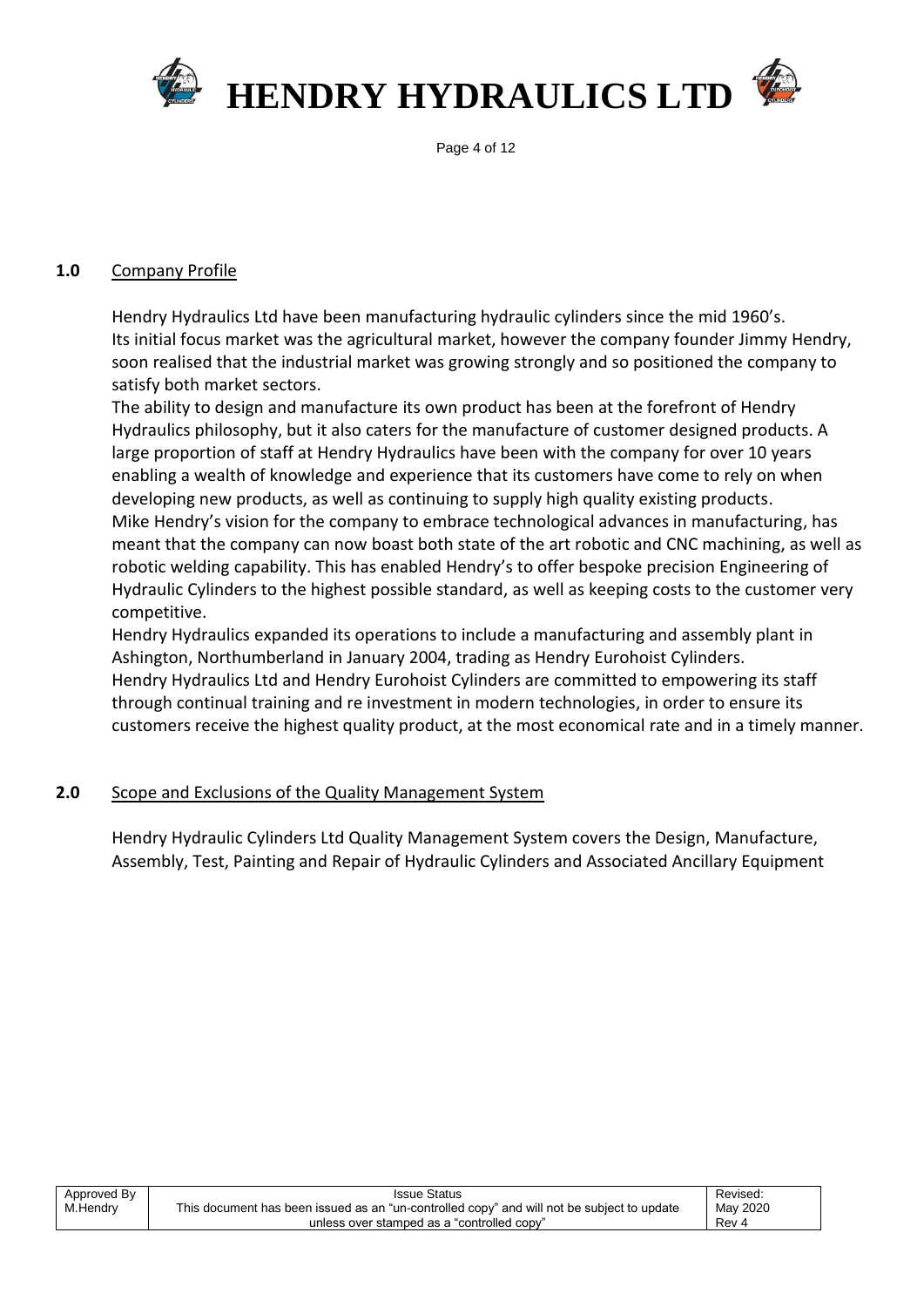

Page 5 of 12

# **3.0** Statement of Senior Management Commitment

The Senior Management team of Hendry Hydraulics includes the Managing Director, Quality Manager, Operations Manager and Financial Manager. The Quality Manager has been appointed by the Managing Director as the Management Representative and as such has the responsibility and authority for ensuring that:

- The Quality Management System processes are implemented and maintained
- For reporting on the systems' performance to top management
- Highlighting improvements needed
- Promoting awareness of customer requirements throughout the organisation
- Liaising with external bodies on quality management system matters

As conveyed in the following Quality Policy statement, the top management team is committed to consistently meeting all customer, statutory and regulatory requirements and to the continual improvement of our management system. The following policies have been communicated to, and are available to, all personnel within the organisation. Ongoing communication between the management team and other personnel assesses the effectiveness of our management systems.

In developing our management systems, top management have ensured that clear and appropriate Quality Objectives and Key Performance Indicators have been established at relevant functions and levels within the organisation. Performance against such objectives is regularly measured and reported upon through the quality reports and management review reports.

The suitability, adequacy and effectiveness of our systems are tested through an ongoing Management Review process, which uses various forums and considers:

- Status of actions from previous meetings
- Changes that effect the QMS
- Context of the Organisation
- Customer feedback
- Quality Objectives
- Process performance and conformity of products and services
- Nonconformities and corrective actions
- Monitoring and measuring results
- Audit reports
- The performance of external providers
- Effectiveness of actions taken to address risks and opportunities
- Opportunities for improvement
- Adequacy of resources

| Approved By | Issue Status                                                                               | Revised: |
|-------------|--------------------------------------------------------------------------------------------|----------|
| M.Hendrv    | This document has been issued as an "un-controlled copy" and will not be subject to update | May 2020 |
|             | unless over stamped as a "controlled copy"                                                 | Rev 4    |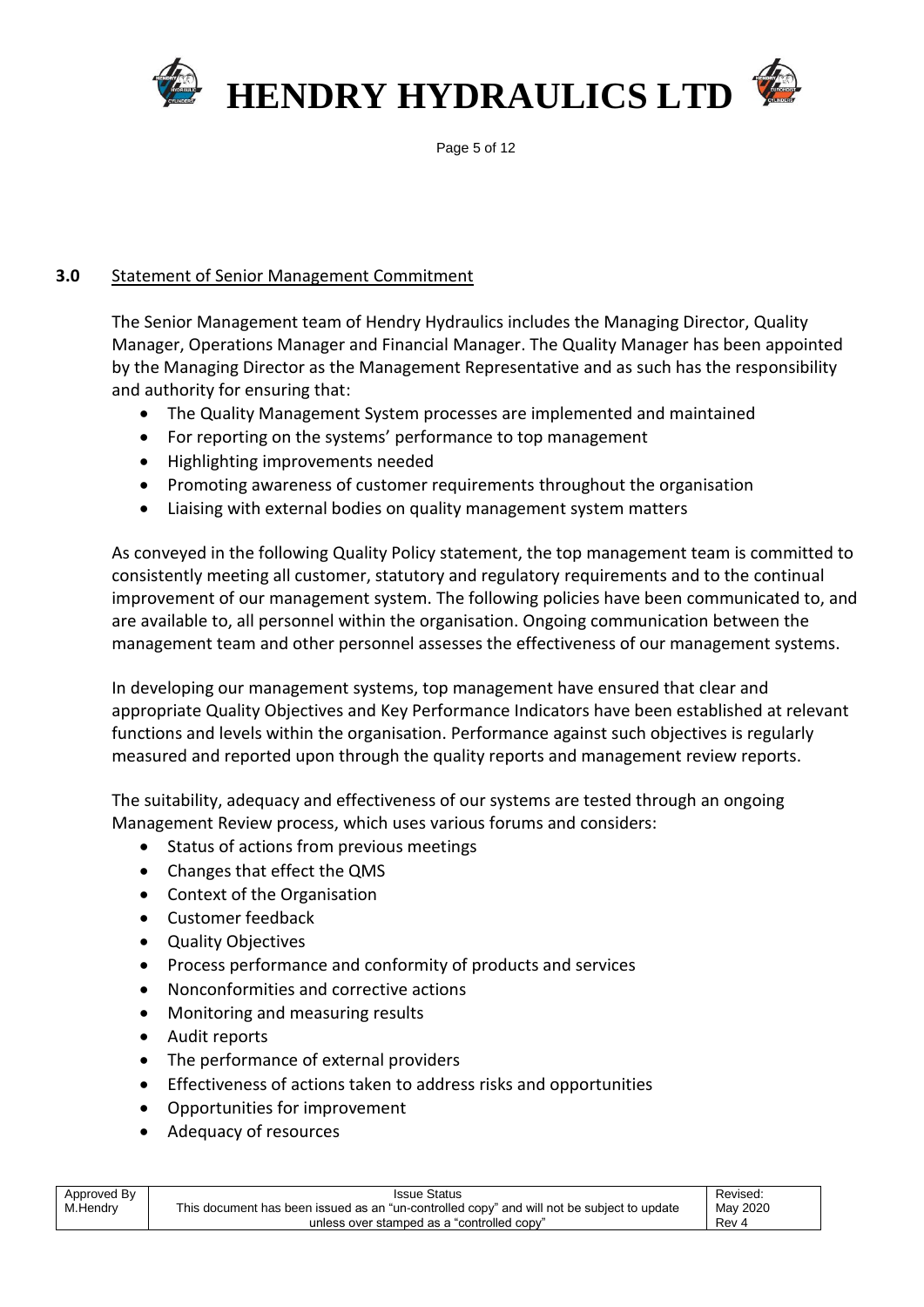

#### Page 6 of 12

Actions arising from Management Review shall be followed up through the corrective action system.

#### **4.0** Organisational Structure and Key Responsibilities

The organisation structure along with key responsibilities can be found on form HHF 05-7 An example of this document is shown below:

#### HHF 05-7 Organisational Chart

Despatch Lorna Copland Andy Simpson

#### **HENDRY HYDRAULICS LTD**



| Approved By | <b>Issue Status</b>                                                                        | Revised: |
|-------------|--------------------------------------------------------------------------------------------|----------|
| M.Hendry    | This document has been issued as an "un-controlled copy" and will not be subject to update | May 2020 |
|             | unless over stamped as a "controlled copy"                                                 | Rev 4    |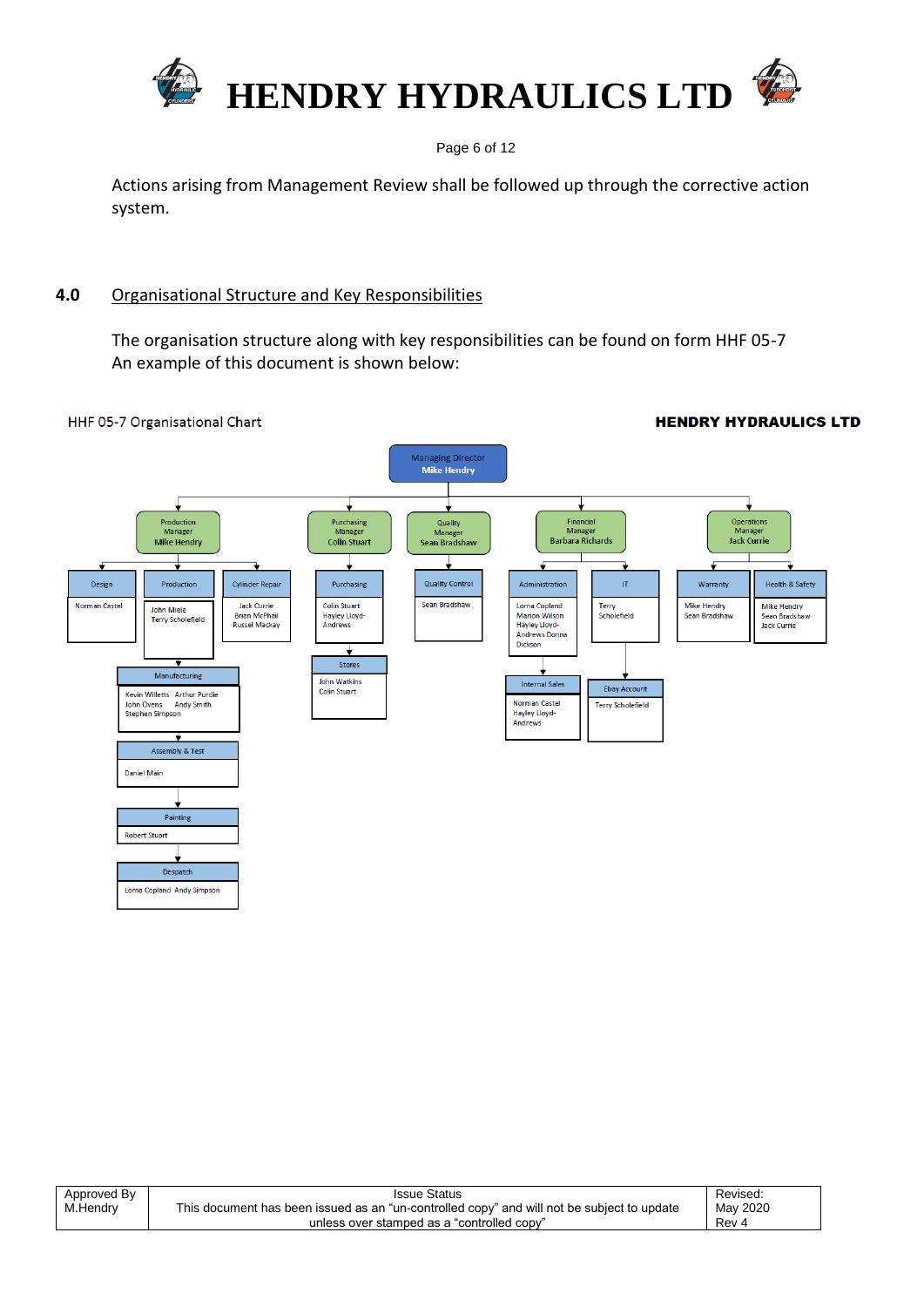

Page 7 of 12

# **5.0** Quality Policy [HQP 01]

The following policy statement is appropriate to the nature, scale and impact of activities, products, services and associated risks carried out by Hendry Hydraulics Ltd & Hendry Eurohoist Cylinders). It will be reviewed annually and communicated to all employees, other persons working under the control of the company and made available to other interested parties on request.

# **Hendry Hydraulics Ltd & Hendry Eurohoist Cylinders aim not only to satisfy but also Exceed customers' expectations by providing them with a first class Quality Product or Service.**

Our aims are to:

- Develop and utilise an Integrated Management System that complies with or exceeds requirements and drives continuous improvement in all areas of our business.
- We are fully committed to establishing, implementing, developing, maintaining, and continually improving a Quality Management System that meets the requirements and recommendations of ISO 9001: 2015.
- To manage our business activities in a controlled, proactive and efficient manner that ensures the customer's requirements are satisfied in full.
- Train and develop the competence of our people to the standard required for delivery of first class quality products and services to clients while demonstrating our commitment to Health, Safety and the Environment.
- Identify and comply with all relevant legislative requirements to which we subscribe.
- By careful selection and use of materials and resources, reduce waste to a minimum with a focus on striving to prevent pollution.
- The company will provide all necessary resources, training, support and encouragement to staff in order to maintain competence, develop skills and to provide a stimulating work environment.
- Provide a safe and healthy working environment for all personnel, including Employees, Sub-Contractors and visitors with a commitment to preventing injury and avoiding ill health.
- Actively promote the involvement of staff in all QHSE related matters.
- Provide sufficient resources to ensure QHSE objectives can be achieved.
- Approve and quantify objectives and targets set by Senior Management.
- Guarantee Senior Management and QHSE will review and evaluate performance against these targets to identify progress, facilitate and promote continuous improvement.

Hendry Hydraulics and Hendry Eurohoist Cylinders will achieve these aims, and meet our Quality objectives, through a robust Integrated Management System, clear internal communication, involved and engaged supervision and the continuous training and development of all our personnel.

In

Michael Hendry, Managing Director

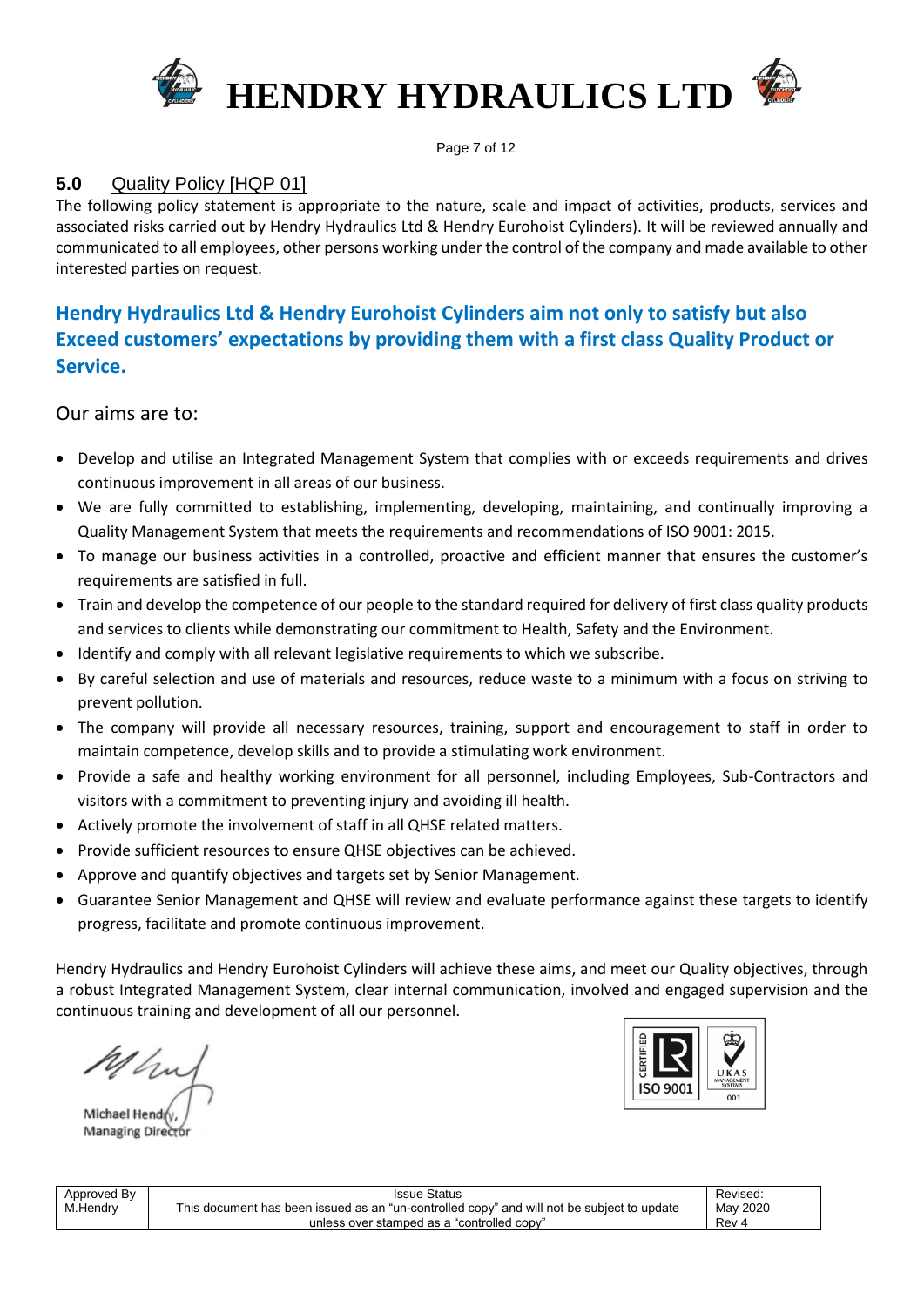

Page 8 of 12

## **6.0** Management System Processes

Hendry Hydraulic Cylinders manage the quality elements of their business through the application of a system of processes and their interactions - based on the Plan Do Check Act methodology. These are outlined in the diagram below:



| Approved By | <b>Issue Status</b>                                                                        | Revised: |
|-------------|--------------------------------------------------------------------------------------------|----------|
| M.Hendrv    | This document has been issued as an "un-controlled copy" and will not be subject to update | May 2020 |
|             | unless over stamped as a "controlled copy"                                                 | Rev 4    |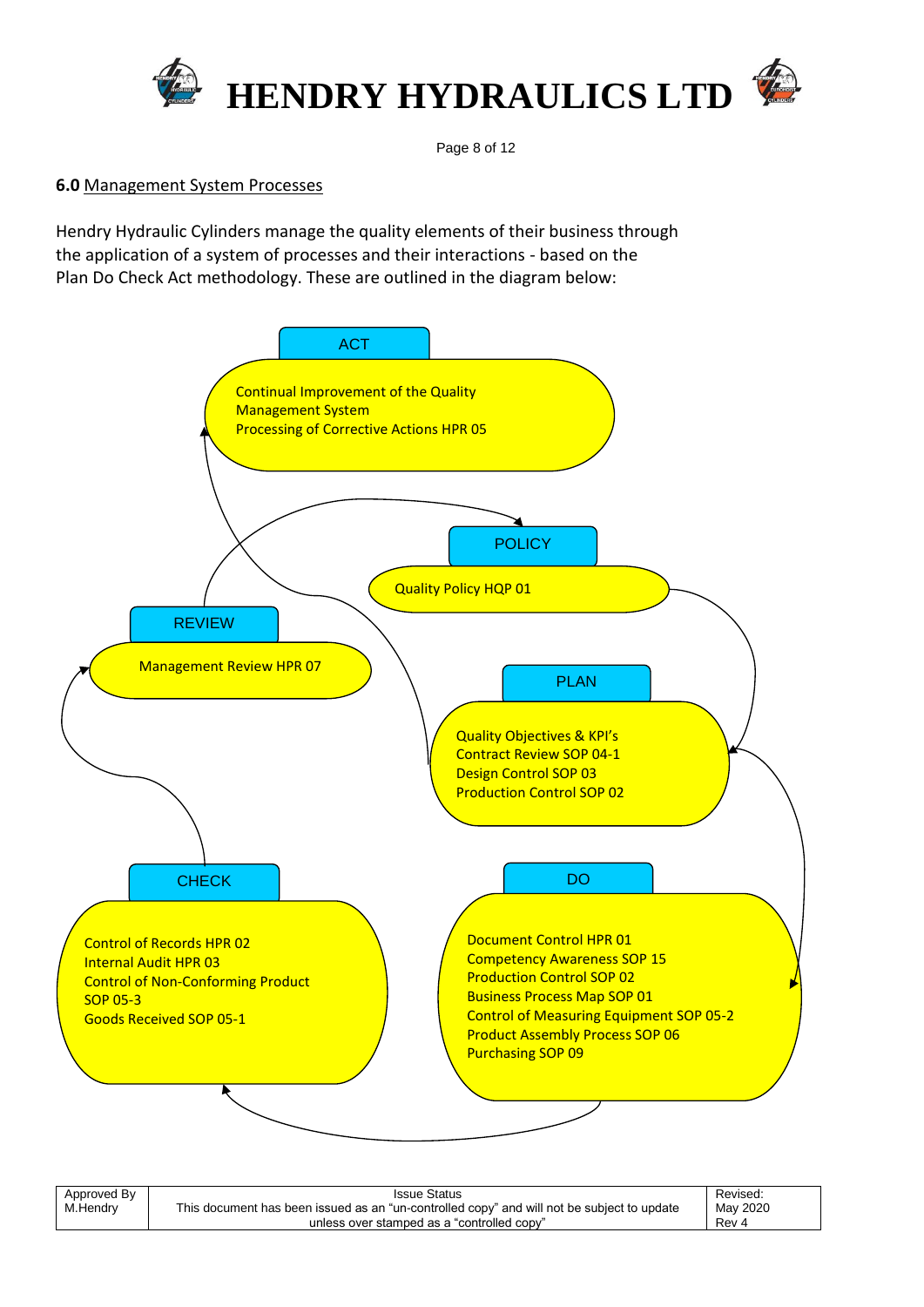

Page 9 of 12

## **7.0** Management System Structure

The Quality Management System is presented in four main areas.

## 7.1 Quality Manual

The Quality Manual sets out the scope of Hendry Hydraulics quality management system and sets policies which are fully supported by the senior management, and provide an effective framework for establishing and reviewing quality and process objectives at relevant functions and levels in the organisation.

A selection of the organisations core and support processes are identified and their sequence and interaction illustrated in Section 6.0 of this manual.

The Managing Director approves the Quality Manual.

#### 7.2 Documented Procedures, Work Instructions and Flowcharts

The documented procedures describe the key core and support processes; the procedures are contained within this manual and form part of the system structure (see Section 8.0).

Documents within this section may be made available in hard copy or in electronic medium to all users; suitable systems have been established and implemented for the effective approval, issue and control of these documents as detailed in documented procedure HPR 01.

#### 7.3 Externally Published Documents

Other documents required by Hendry Hydraulics in order to ensure the effective planning, operation and control of its operations are held at this level; examples of such documents include ISO standards, legislative standards and industry standards e.g. Codes of Practice and relevant client documentation.

#### 7.4 Forms and Records

Standard forms and documents used within the Hendry Hydraulics management system are listed and controlled in accordance with documented procedure HPR 01. Quality records are identified and their identification, storage, retention periods and ultimate disposition are defined in documented procedure HPR 01.

| Approved By | <b>Issue Status</b>                                                                        | Revised: |
|-------------|--------------------------------------------------------------------------------------------|----------|
| M.Hendry    | This document has been issued as an "un-controlled copy" and will not be subject to update | May 2020 |
|             | unless over stamped as a "controlled copy"                                                 | Rev 4    |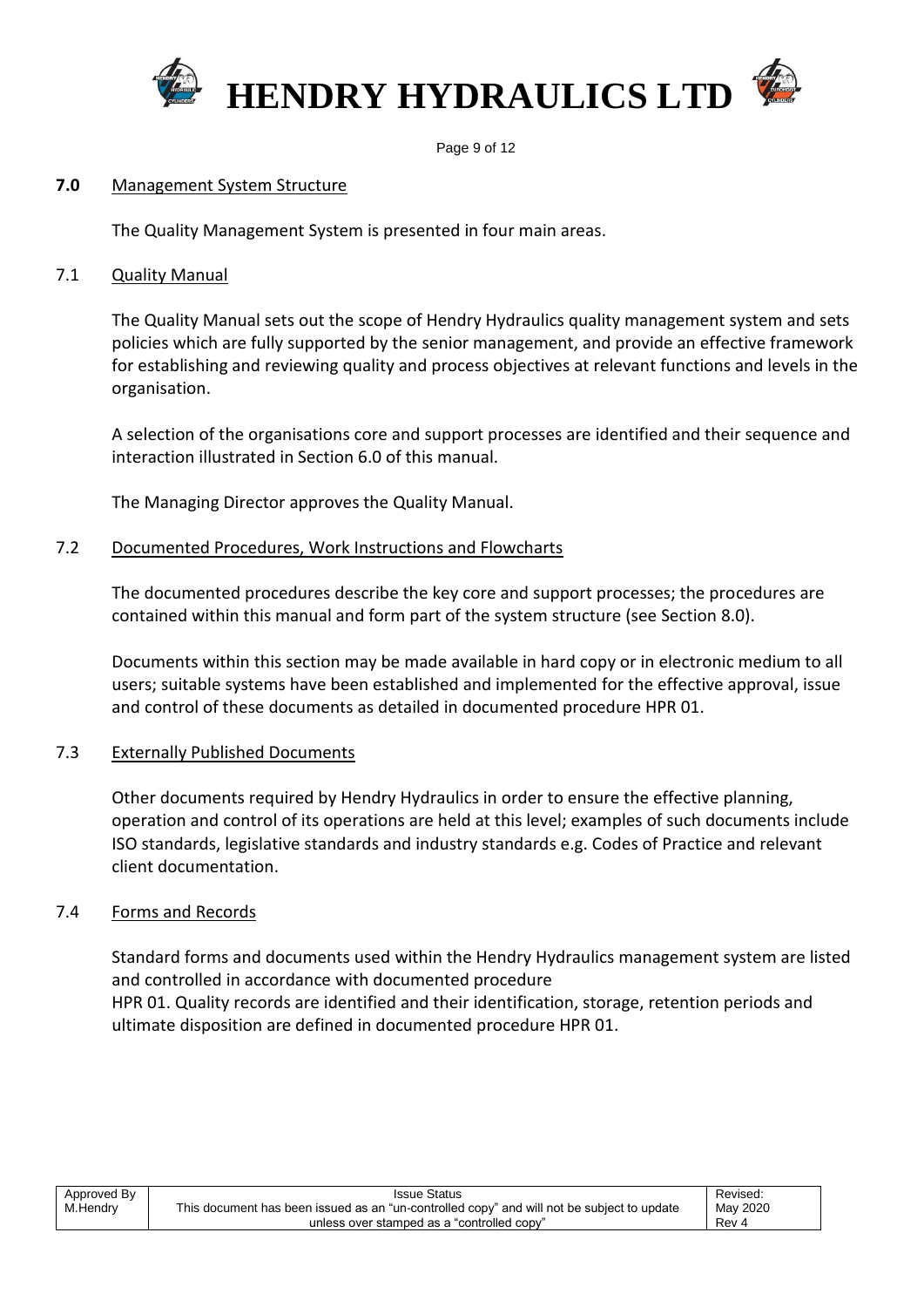

Page 10 of 12

## **8.0** Procedures and Standard Operating Procedures

The full list of latest revision Procedures, Standard Operating Procedures, Work Instructions, Forms, Documents and Record Sheets are available on the form HHF 07-1. Key procedures and their document number are listed below

|           | Document Control                  | <b>HPR 01</b> |
|-----------|-----------------------------------|---------------|
| $\bullet$ | <b>Control of Records</b>         | <b>HPR 02</b> |
| $\bullet$ | <b>Internal Audit</b>             | <b>HPR03</b>  |
| $\bullet$ | Control of Non-Conforming Product | SOP 05-3      |
| $\bullet$ | <b>Corrective Actions</b>         | <b>HPR 05</b> |
| $\bullet$ | <b>Management Review</b>          | <b>HPR 07</b> |
|           | <b>Contract Review</b>            | SOP 04-1      |
| $\bullet$ | <b>Competency and Awareness</b>   | <b>SOP 15</b> |
| $\bullet$ | <b>Production Control</b>         | <b>SOP 02</b> |
|           | Design Control                    | <b>SOP 03</b> |
| $\bullet$ | <b>Business Process Map</b>       | SOP 01        |

#### **9.0** Resource and Facilities

#### 9.1 Competency and Awareness

Hendry hydraulics ensures that all personnel are competent to undertake all tasks assigned to them and maintain records of all in-house and external training undertaken. It is the responsibility of the Managing Director, in association with the quality representative, to ensure that all personnel are properly and effectively trained, relevant to the tasks they are to perform. The ongoing requirement for training and the effectiveness of training or other activities undertaken is evaluated during planned management reviews.

#### 9.2 Infrastructure and Work Environment

Adequate provision has been made for the necessary buildings, workspace and associated facilities necessary to ensure the acceptability of our services and protect the environment. Suitable process equipment including IT and communications equipment have been provided and are regularly maintained or updated as appropriate.

#### **10.0** Measurement and Continual Improvement

## 10.1 Measurement

Provision has been made for the measurement and analysis of Hendry Hydraulics processes in order to demonstrate conformity to our customer's product and service

| Approved By | <b>Issue Status</b>                                                                        | Revised: |
|-------------|--------------------------------------------------------------------------------------------|----------|
| M.Hendry    | This document has been issued as an "un-controlled copy" and will not be subject to update | Mav 2020 |
|             | unless over stamped as a "controlled copy"                                                 | Rev 4    |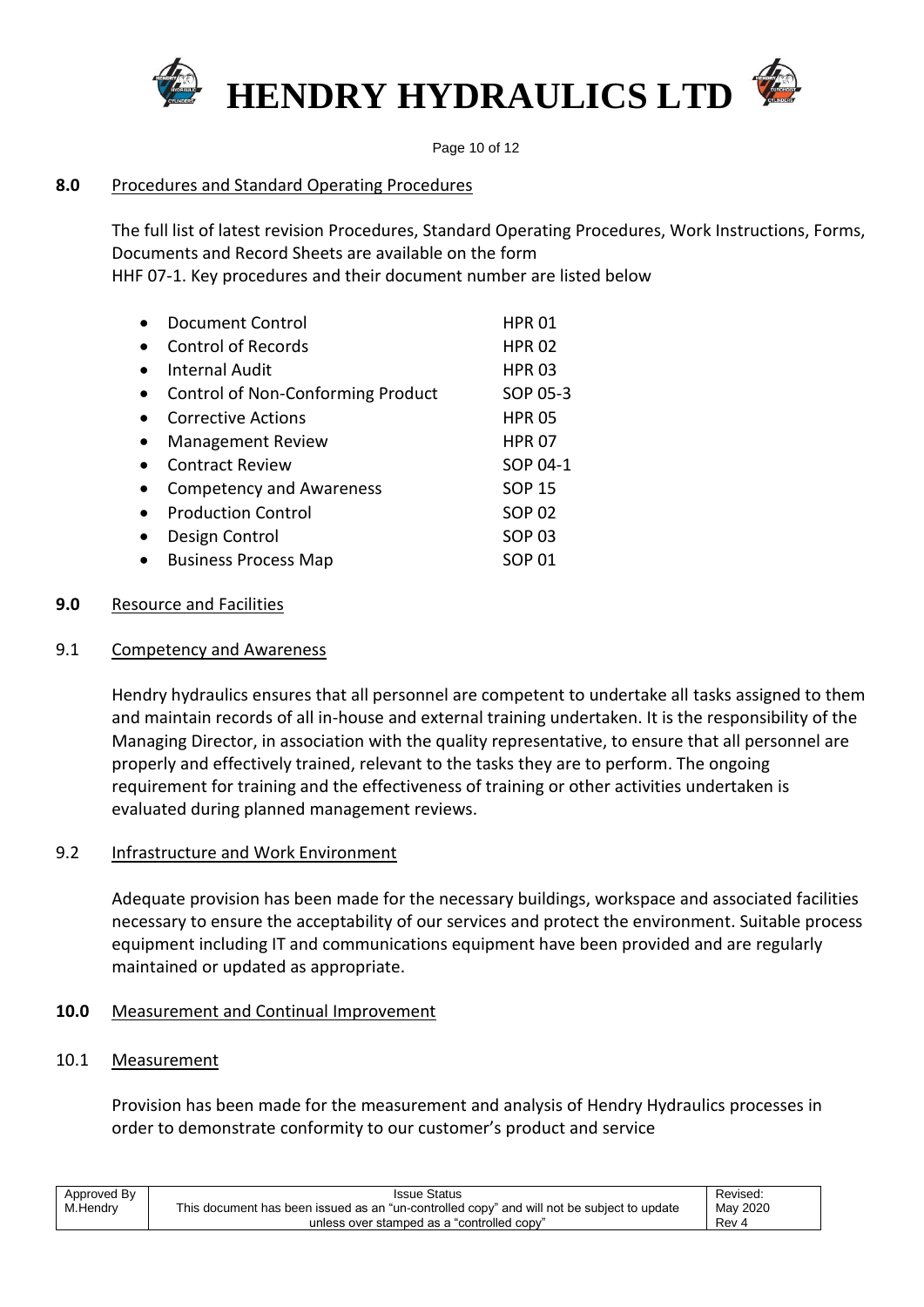

Page 11 of 12

#### 10.2 Customer Satisfaction

Measurements include information relating to customer satisfaction that is gathered through the close contact with customers and the use of regular customer feedback opportunities and through regular meetings.

#### 10.3 Internal Audits

A programme of Internal Auditing has been established, and is based on the status and importance of the areas to be audited. A detailed procedure addressing the planning, conducting and reporting of Internal Audits has been established. Detailed records of Internal Audits are maintained. Auditors are suitably trained and competent to conduct internal audits.

#### 10.4 Non-Conformance

All non-conformances are reported through the process improvement note system (PIN) The system addresses the means of reporting non-conformities and / or potential non-conformities along with the subsequent initiation of corrective actions or further measures as appropriate. A documented procedure for processing nonconforming results has been established.

#### 10.5 Analysis of Data

Data relevant to the suitability and effectiveness of the Quality system is gathered and presented to senior management for evaluation and the identification of opportunities for improvement.

#### 10.6 Corrective Actions

Corrective actions are addressed in accordance with documented procedures. Risk based process management has been developed to help identify any preventative actions so that mitigating measures can successfully be implemented.

Corrective actions, which may arise as a result of production or system non-conformities or a customer complaint, shall be introduced to eliminate the root cause of an identified non-conformity.

Risk Management will be documented within the company's Risk Register to help identify foreseeable inconsistencies that may arise from the result of pro-active activities such as management reviews, audit observations, contract reviews, staff training, analysis of data etc, shall be taken to eliminate the cause of an identified potential non-conformity.

Corrective or preventive actions shall only be taken to a degree appropriate to the effects of the nonconformity or potential non-conformity identified.

| Approved By | Issue Status                                                                               | Revised: |
|-------------|--------------------------------------------------------------------------------------------|----------|
| M.Hendry    | This document has been issued as an "un-controlled copy" and will not be subject to update | May 2020 |
|             | unless over stamped as a "controlled copy"                                                 | Rev 4    |